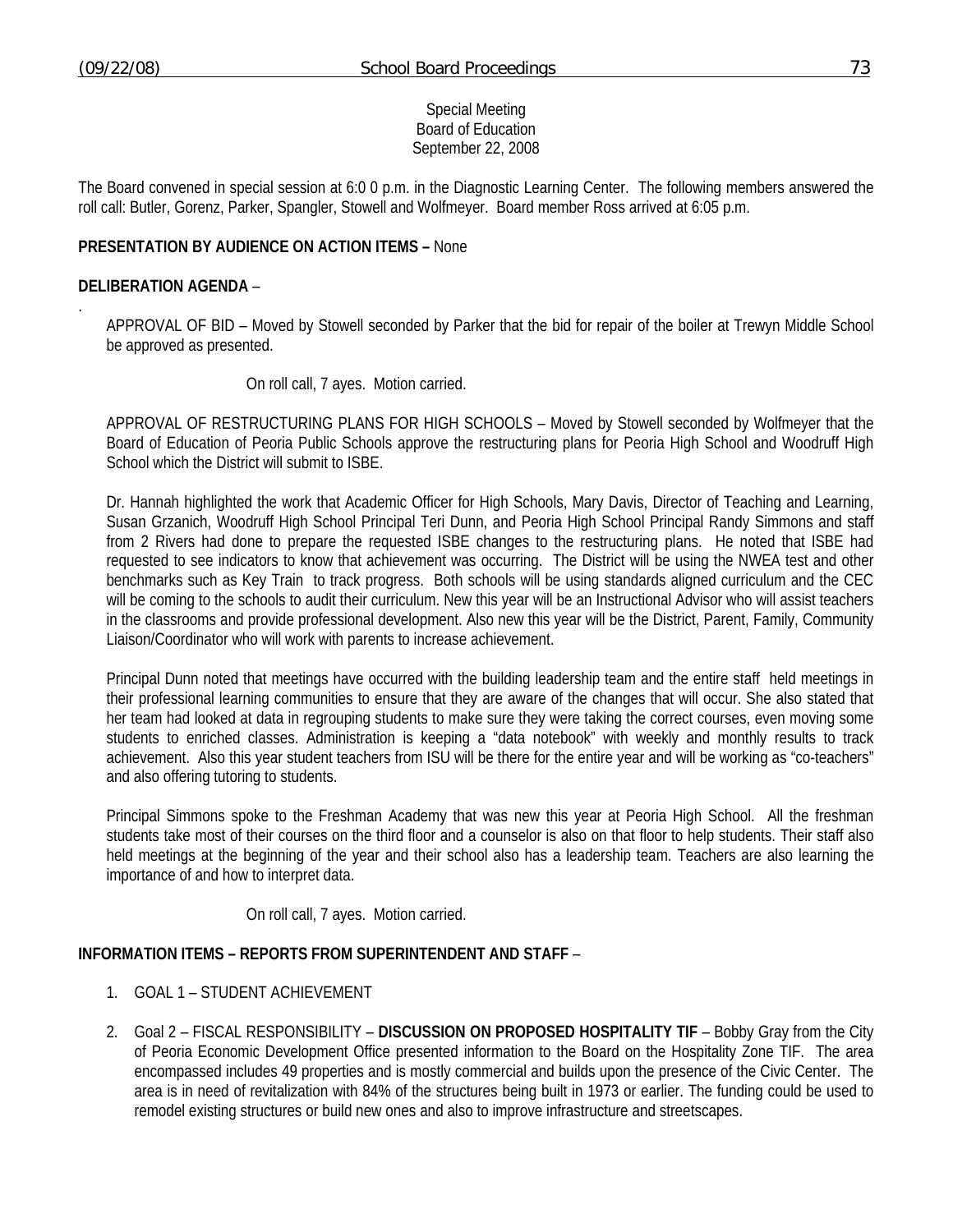Mr. Cahill presented that this TIF, which is for 23 years, would allow revitalization of the area and allow the area to compete as a conference center. The assessments of the buildings would be frozen, but the District could benefit in the long run with improvements to the area.

Mr. Stowell agreed with the need, but would like to see the City repeal the existing SouthTown TIF. Mr. Cahill stated if there were excess funds in the SouthTown TIF – those excess funds should be distributed back to the taxing bodies and not transferred to another TIF.

There was consensus to approve the forming of the new TIF.

**5 YEAR BUDGET PLAN** - Dr. Gorenz noted that the SBI recommendations had been successfully used, but we are coming to the end of the recommendations and there is need for a new plan. Mr. Cahill reported that the new plan would have a similar "flavor" to the SBI Task Force – people would complete the data collection instrument and give testimonials on how an area of the budget met board goals. Another suggestions from Mr. Cahill was to look over the budget using the sites as a basis. After discussion the Board decided on the first recommendation.

3. GOAL 3 – QUALITY STAFF – **SUPERINTENDENT SEARCH PROCESS** – Dr. Gorenz passed out the information on the "Blue Ribbon Committee" for the Superintendent search. He explained that the committee would work with a search firm to bring candidates back to the Board. He stated that the advantages of a committee would be that they would focus their efforts on the search and they would offer community input and involvement. Board members would submit names and nine would be selected for the committee.

Board members discussed the timeline and the process. The following items would occur in October:

- Board of Education would appoint a Blue Ribbon Committee that would include a chairman and vice chairman.
- Board of Education would establish the desired qualifications for the new Superintendent, establish a salary range and length of contract.
- Board of Education would prepare a charge for the Blue Ribbon Committee, allocate a budget for the committee and assign a staff member to support the committee.

Following those steps the Board of Education would select a search firm and continue the process.

There was consensus on the presented timeline and process.

4. GOAL 4 – SAFE, CARING ENVIRONMENTS – **UNIFORM POLICY** – Board member Spangler presented the draft uniform policy. The policy would require uniforms for primary and middle school students, possibly by the beginning of the next school year. Mrs. Spangler asked that there be one uniform district wide and then additional options for individual schools. Administration would write the procedure for the policy that would include the requirements and exceptions listed in the school code.

Board members discussed the new policy. It was noted that there is no research to substantiate that uniforms improve behavior, but there is also no research to refute the claim. Board members also asked that the dress code for high school students be revisited and updated. Also asked for was for all high school students to wear an ID badge. The next step will be for the initial policy to be prepared and presented for a first reading at a Board meeting. Mrs. Ross also asked that the cell phone policy be reviewed.

5. GOAL 5 – CULTURE OF CUSTOMER SERVICE – **SIX SIGMA PRESENTATION –** Mr. Otto Arcaute, Supervisor of 6 Sigma Projects, updated the Board on the current projects: textbooks, custodial products management and primary school student transportation. The High-School Textbook in Classroom – On Demand (texts on the first day) rolled out in FY08 with schools reporting year-end inventories, and beginning of school needs. An approved list of text has been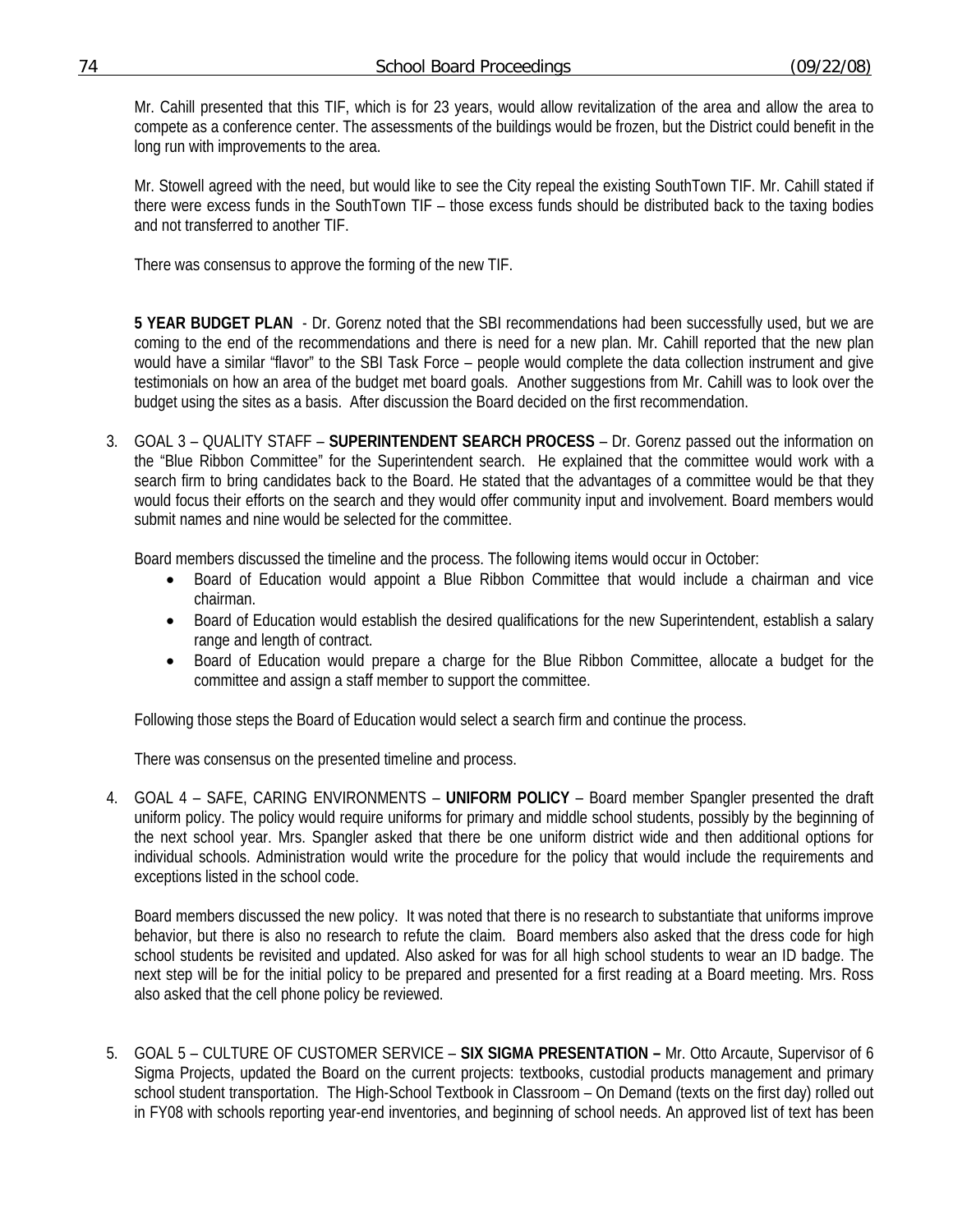compiled and continues to be monitored by the Teaching and Learning Department. School and warehouse staff will be debriefed this fall. The rest of the schools will come under the process in FY09.

The Custodial Products Management project was introduced in a pilot phase at six buildings. Green products, as required by Illinois Green Clean Act, are being tested. Cleaning standards for buildings are in the process of being finalized. There also will be an inspection rubric used to inspect all buildings, with each building being inspected four times a year for compliance with the new standards.

The Primary School Student Transportation project – The project is in the Measure/Analyze phase awaiting software variation data to proceed. Data analysis, gate review and the phase-in will occur soon.

ADJOURNMENT – Dr. Gorenz adjourned the special meeting at 8:30 p.m.

 Julia A. Cramer, Board Secretary

ATTEST:

David L. Gorenz Board President